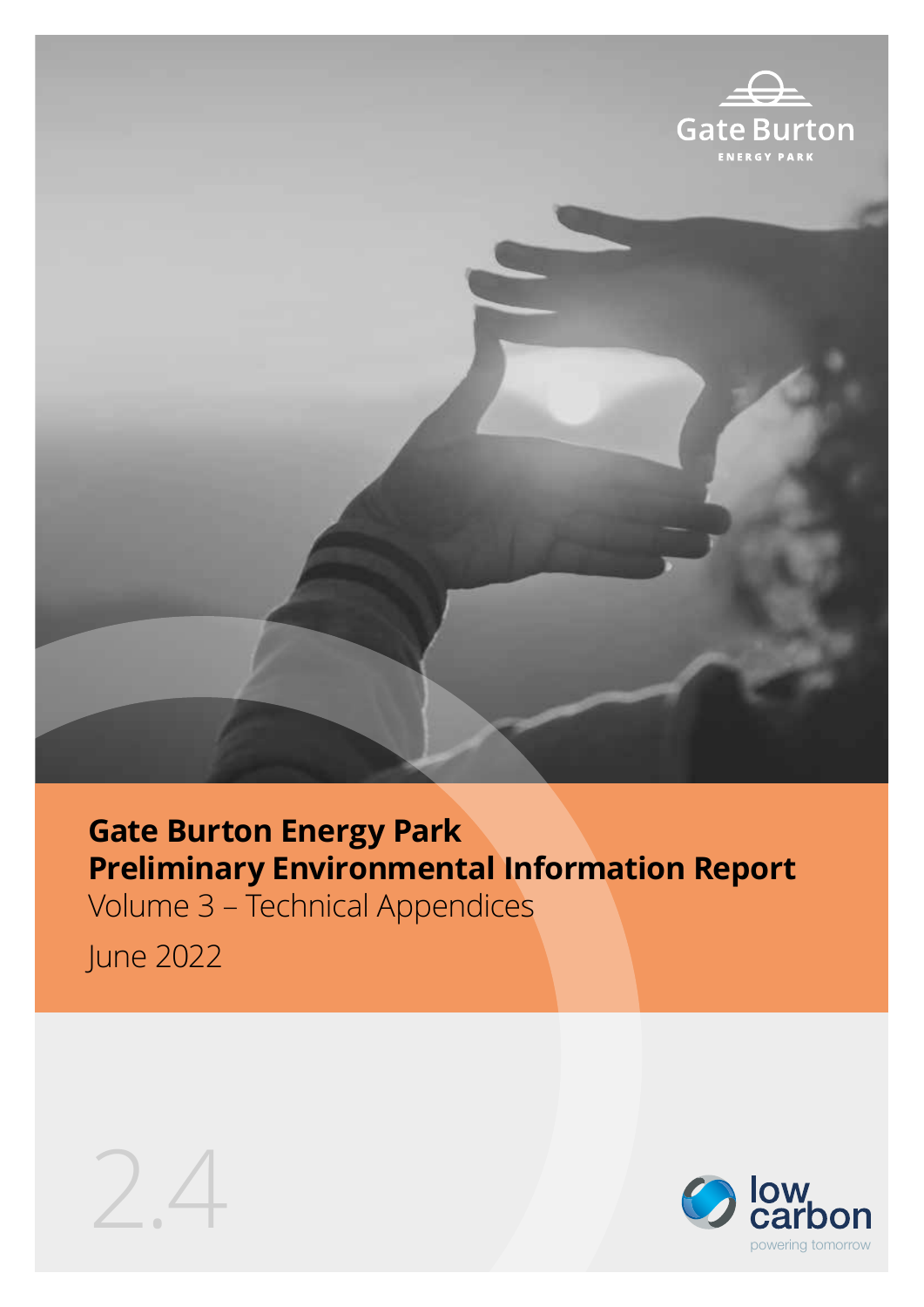

Prepared for: Gate Burton Energy Park Limited

Prepared by: AECOM Limited

© 2022 AECOM Limited. All Rights Reserved.

This document has been prepared by AECOM Limited ("AECOM") for sole use of our client (the "Client") in accordance with generally accepted consultancy principles, the budget for fees and the terms of reference agreed between AECOM and the Client. Any information provided by third parties and referred to herein has not been checked or verified by AECOM, unless otherwise expressly stated in the document. No third party may rely upon this document without the prior and express written agreement of AECOM